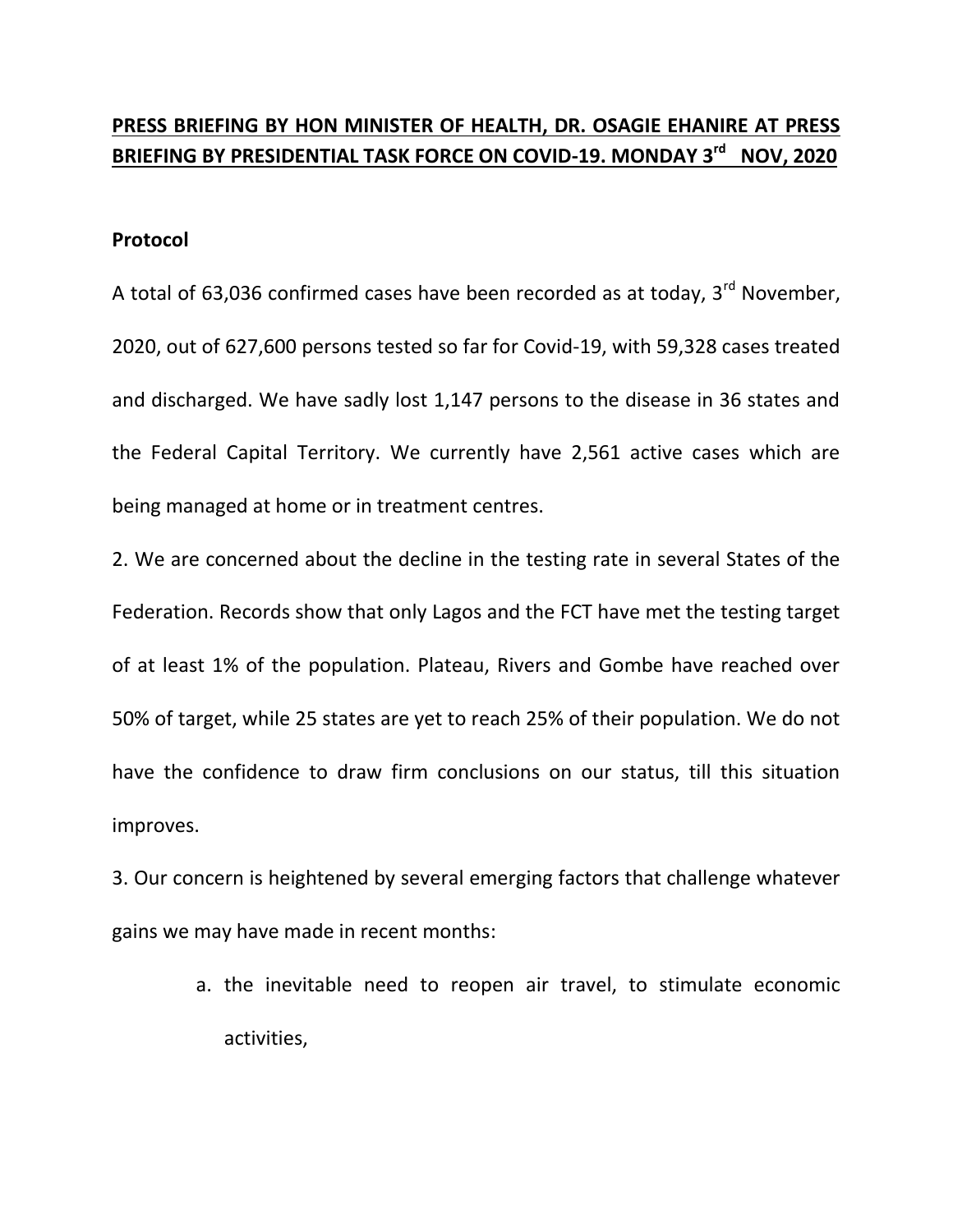- b. the imminent Reopening of schools and Youth Service, again necessary for restoration of social order, but which global experience links with spikes in covid infection rates in most countries
- c. the effect of recent social agitation and unrest, with attendant disruption of services and widespread breach of all infection prevention protocols,
- d. the growing lackadaisical attitude to covid19 and disregard for safety and simple infection prevention and control measures, which I must admit, is not peculiar to our country.

4. Preliminary reports show that contact tracing and case finding have declined in states with a consequent reduction in the number of persons tested. I therefore renew my call on states and stakeholders to step up testing capacity, to help identify positive cases for Isolation or treatment and protect the rest of the population, which is the duty of government. I wish to particularly emphasize the need to protect the elderly and vulnerable, who are the most affected in fatalities. In this connection, the Ministry of Health will next week launch an advocacy campaign in which a representative of the Hon. Minister of Health will visit hotspot States that require encouragement, to discuss their specific needs and challenges and find ways of stepping up sample collection for testing. I have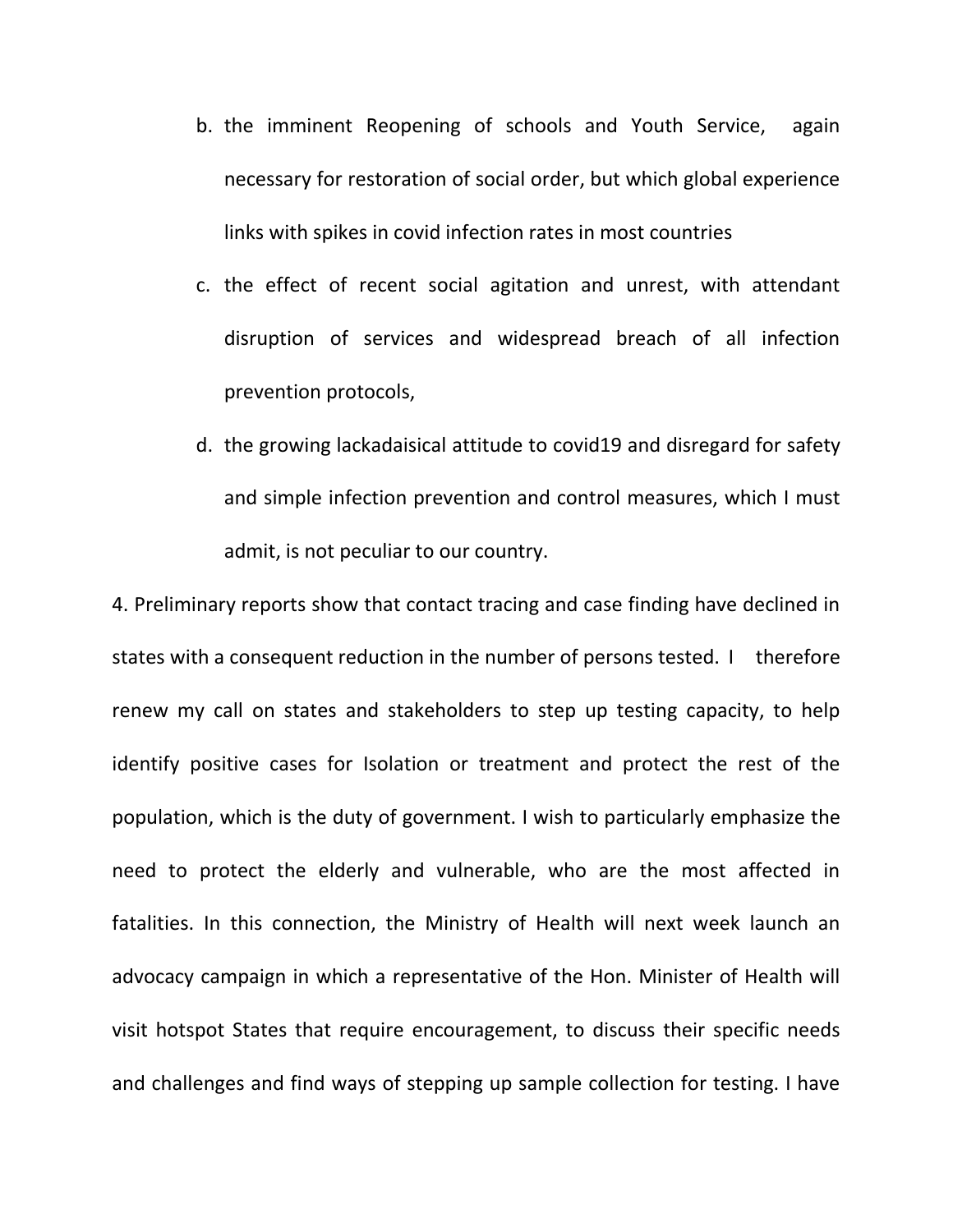also directed the Department of Hospital Services to work with NCDC to design criteria and a strategy for sentinel surveillance with sample collection at Out-Patient Units Federal Health Institutions and their outreaches, to augment the work of State authorities. This should improve the test volume considerably.

5. The evolving global situation of covid19 gives us much reason for concern. Over 2.8 million cases were reported last one week, with half of the cases in Europe. The UK, France, Germany, Spain and others in Europe have resorted to lockdown and other measures, to control the pandemic. With the high volume of air traffic between Nigeria and Europe, we are examining the associated risk factors for Nigeria. The PTF has set up stringent criteria and measures so far, to limit COVID-19 importation: nevertheless, 18 travellers out of over 78,000 arrivals were found to be covid positive at the second testing in Nigeria. This is a relatively small number, but it could increase with rising volume of flights. Moreover, NCDC estimated traveller compliance with 2nd testing after arrival to be about 60%, which is a challenge we are responding to in innovative ways, as we work constantly to improve the arrival processes for better protection of citizens. To improve function at international air and sea Points of Entry, the Division of Port Health Services has been directed to work with NCDC, Ministry of Health Planning Department and relevant Agencies of the Ministries of Aviation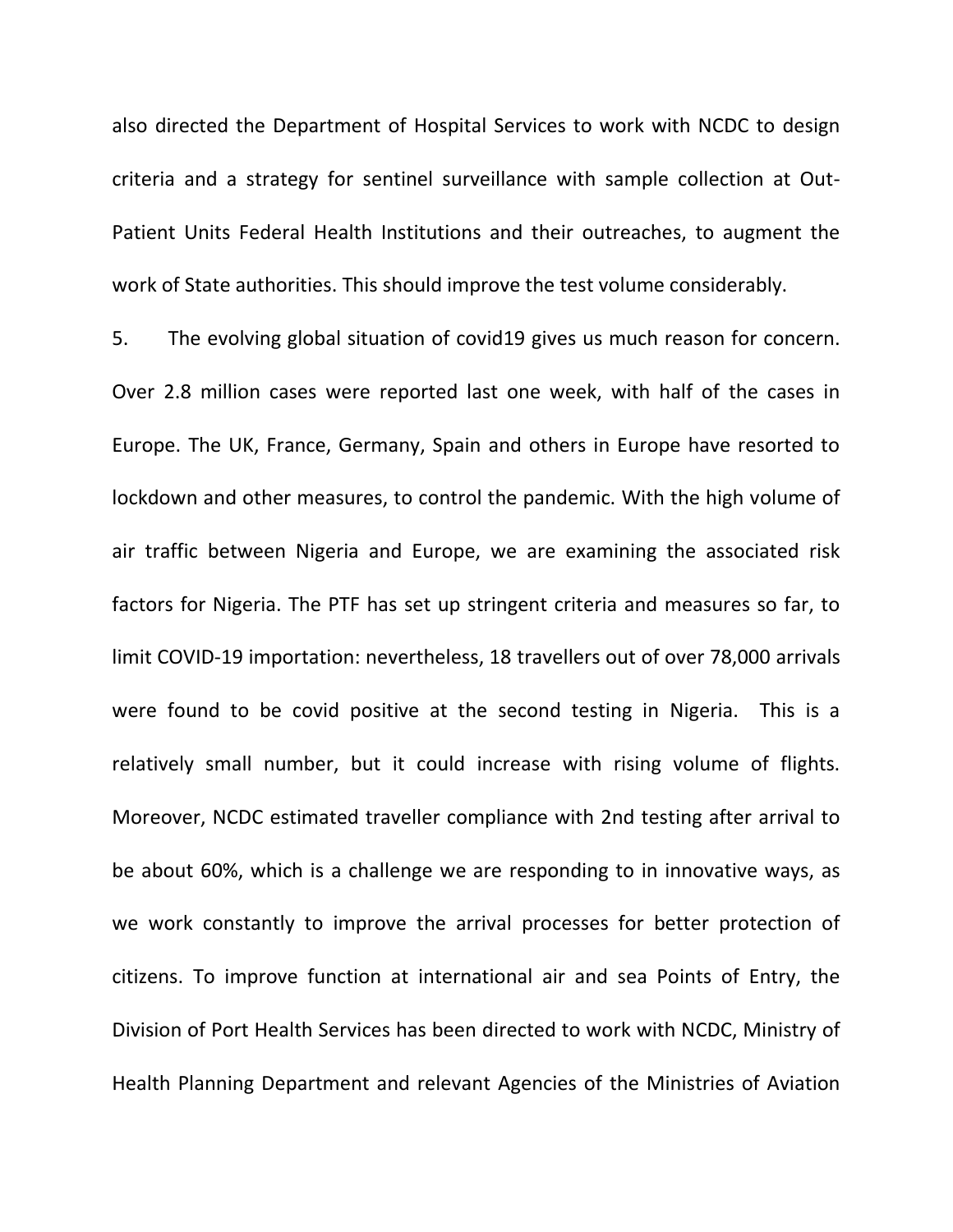and Interior and Transportation, to bring up a new design of structures and protocols that will enhance its ability to function more efficiently and effectively and ensure reduction in the risk of importing Infectious disease, especially covid19, by promptly identifying, isolating and processing suspected cases before they enter the country.

6. While we still evaluate the impact of recent unguarded mass gatherings in various parts of the country as a risk factor for spreading COVID-19, my concern is that we may find a spike in confirmed cases, with the widespread disregard for preventive measures at the large gatherings and movements. We must take collective responsibility for each other's actions, if we are not to experience the upsurges in new cases experienced in many other countries, and a throwback to conditions worse than the present. An appraisal of Nigeria's position in the global covid19 space has been prepared by the Ministerial Expert Advisory Committee on COVID-19 and will be discussed at PTF, before release to the public.

7. All citizens are enjoined to do their bit by adhering to non-pharmaceutical preventive measures, like appropriate wearing of face masks, physical distancing and good hand and respiratory hygiene and avoidance of non-essential travel and visits. Technology makes possible for us to connect virtually with friends and family. In this regard, citizens are again also strongly advised to postpone all travel